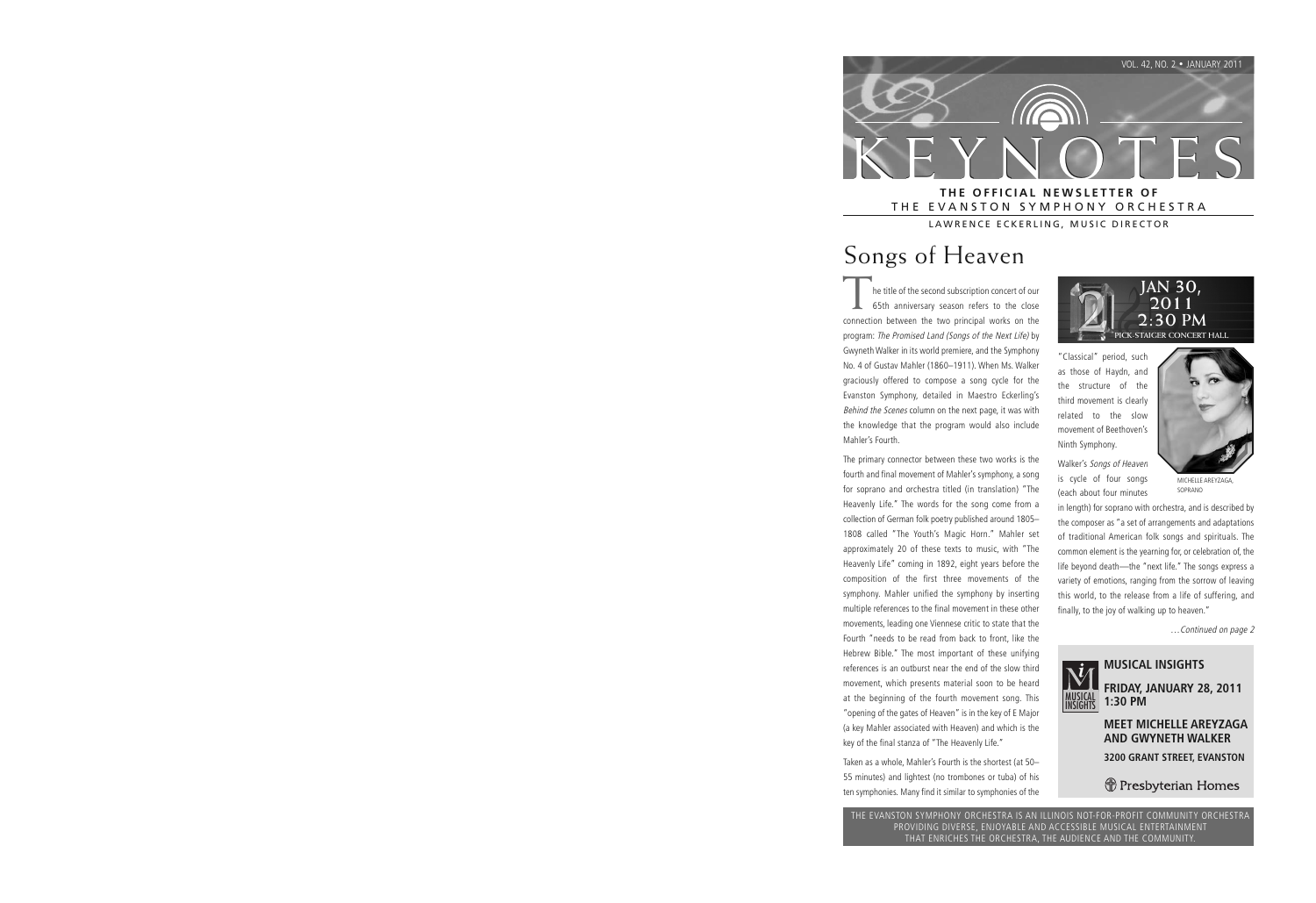## BEHIND THE SCENES



Several years ago, I was searching for a soprano to collaborate with the Evanston Symphony and the North Shore Choral Society in an upcoming performance of the Poulenc Gloria. After Michelle Areyzaga was recommended to me, I purchased a CD entitled "The Sun Is Love," on which she sings three song cycles by Gwyneth Walker, a composer new to me at that time. I loved the singing and I loved the music.

[Note: the ESO website has a link to purchase this CD on the webpage for the January 30 concert.]

Michelle was fabulous in our March 2008 concert, which included selections from Canteloube's Songs of the Auvergne, as well as the Poulenc Gloria. I'm sure many of you still remember that incredible concert.

LAWRENCE ECKERLING, MUSIC DIRECTOR

Two days prior to that concert, Michelle and I appeared in a 45-minute recital in the Piano Forte Salon Series on WFMT. I suggested something by Gwyneth Walker from the "Sun Is Love" CD because of my strong affinity for both the singer and the composer, which had become immediately evident when I heard that CD. So we wound up performing several of these songs, which felt very natural and was pure joy.

As a result of that experience, Michelle approached me with a new Walker song cycle and wanted to know my interest in premiering it with her. It was to be a work for soprano with chamber orchestra, so I had reservations about doing a work written for a relatively small orchestra because the Evanston Symphony is so large. So I reluctantly declined this opportunity. These songs became the cycle titled La Ternura (Tenderness), the first of which can be heard on the ESO website.

I attended the premiere of La Ternura, and because Michelle was so good and because the songs were so beautiful, I began regretting that this premiere was not with the ESO. However, Gwyneth Walker was sitting RIGHT in front of me at the concert. At the intermission, I told her much of the story above, and she replied, "No, you don't want to do these with the Evanston Symphony. I'll have to write a song cycle suitable for a big orchestra like yours with Michelle!" And that is how the seed was planted for what is now *The Promised Land*. I'm delighted to again bring Michelle Areyzaga to our concerts, performing a World Premiere by the composer who made me first love her singing. (and

> —Lawrence Eckerling Music Director, Evanston Symphony Orchestra

#### SONGS OF HEAVEN*…continued*

The titles of the four songs are: "Every Night When the Sun Goes Down,"

We thank the Elizabeth F. Cheney Foundation for a grant in support of this concert.

"The Morning Train," "All My Trials," and "Walk On Up to Heaven." The first of these songs includes a parallel to Mahler's symphony: the mournful character of the first part of the song is transformed when the words "And when I rise up in the sky" are accompanied by a shift into the "heavenly" key of E Major.

The concert will open with a purely orchestral work by the ever-popular opera composer Giacomo Puccini (1858– 1924). His Preludio Sinfonico dates from 1882 when he was still a student, but already shows the lushness of his orchestration and the beauty of his melodies.

I hope that the information about the music you will hear on January 30 has remained clear despite the "Hebrew Bible" order in which the works are presented. Rest assured that the concert will be in the proper order! —David Ellis

#### A 65TH ANNIVERSARY CELEBRATION

A big thank you to Three Crowns Park who threw a 65th anniversary party for us following the October concert, replete with a cake!

> GINA ESHUIS, THREE CROWNS PARK, LAWRENCE ECKERLING, MUSIC DIRECTOR, AND PENELOPE SACHS, BOARD MEMBER, AT THE PARTY.



#### MEET GWYNETH WALKER, COMPOSER



Gwyneth Walker is New England born and bred, a descendent of Quakers who left England for America in the 1640s to find religious freedom. She grew up in New Canaan, CT, and fell in love with Vermont, her current home, when she spent summers at camp there as a child.

Her parents loved music, but had no formal musical training. However, her father was an inventor who was always trying out things about the house, so it was not thought at all unusual when Gwyneth, at age 2, was "inventing" her own songs and, by age 6, was writing music for her friends to play on toy instruments. When she began the formal study of piano,

PHOTO: ROBERT EDDY

however, there was a problem: rather than practicing the assigned pieces, she would come back the next week having re-written them or bringing a composition of her own that she liked better. After several episodes like this, her teacher suggested to her parents that Gwyneth might be better off teaching herself – which she did.

She began arranging music for choral groups in junior high school and later arranged and composed for orchestra when she was a student at Brown University. She then received a doctorate in music composition from the Hartt School of Music and taught at the Oberlin Conservatory of Music. While she enjoyed teaching, she soon realized that the demands of the profession didn't leave her enough time to compose, so she left academia in 1982. She now spends every day writing music, and almost all of her work is done on commission.

Walker says she moves around a lot while composing: first she paces around her apartment or outside while thinking about the piece and letting ideas come, then dashes between desk and piano to get the ideas down on paper, and finally is able to sit at her desk to write the orchestration. When asked what sorts of questions she asks herself while composing, she replied that she first considers the group she's composing for – for example, a string quartet versus a full orchestra. How will this piece differ from others she has written for similar groups? Will it have several movements? Will have several contrasting themes or variations on a major theme?

Walker describes herself as a "composer of faith," a legacy of her Quaker heritage, and much of her music is in this vein, such as The Promised Land and Alpha and Omega, a collection of Christmas songs for orchestra and chorus.

For more information on this successful (and delightful) contemporary American composer, see her website at www.gwynethwalker.com. There is an especially interesting

Hear Gwyneth Walker, Michelle Areyzaga, and Lawrence Eckerling live on WFMT, 98.7 FM, at 4:00 p.m., Friday, January 28.

They will play excerpts from The Promised Land and Mahler's 4th Symphony, and Gwyneth Walker will talk about her music.

20-minute video that includes scenes from the performance of "Match Point," a piece written to celebrate tennis, another of her passions. The setting is Carnegie Hall and the conductor is none other than Billie Jean King! —Kelly Brest van Kempen

#### AN EVANSTON SYMPHONY CHRISTMAS

The Evanston Symphony Orchestra was delighted to welcome a new group to its annual festive concert – the Evanston Children's Choir. This talented group of young singers, all dressed in yellow, made a wonderful addition to the afternoon. Among other numbers, they joined in Tchaikovsky's Waltz of the Snowflakes, so beautifully danced by the young talent from the Evanston Dance Ensemble. The orchestra sounded on top form, as did the Evanston Festival Chorus. Thank you to Romano Brothers & Co. for generously sponsoring this concert. And another big thank you to all the musicians and volunteers who made this afternoon joyous for our 1,100 audience members.



JOE AND DICK ROMANO AND STAFF OF ROMANO BROTHERS & CO., LAWRENCE ECKERLING AND CHERYL HAACK, ALONG WITH THE EVANSTON DANCE ENSEMBLE.